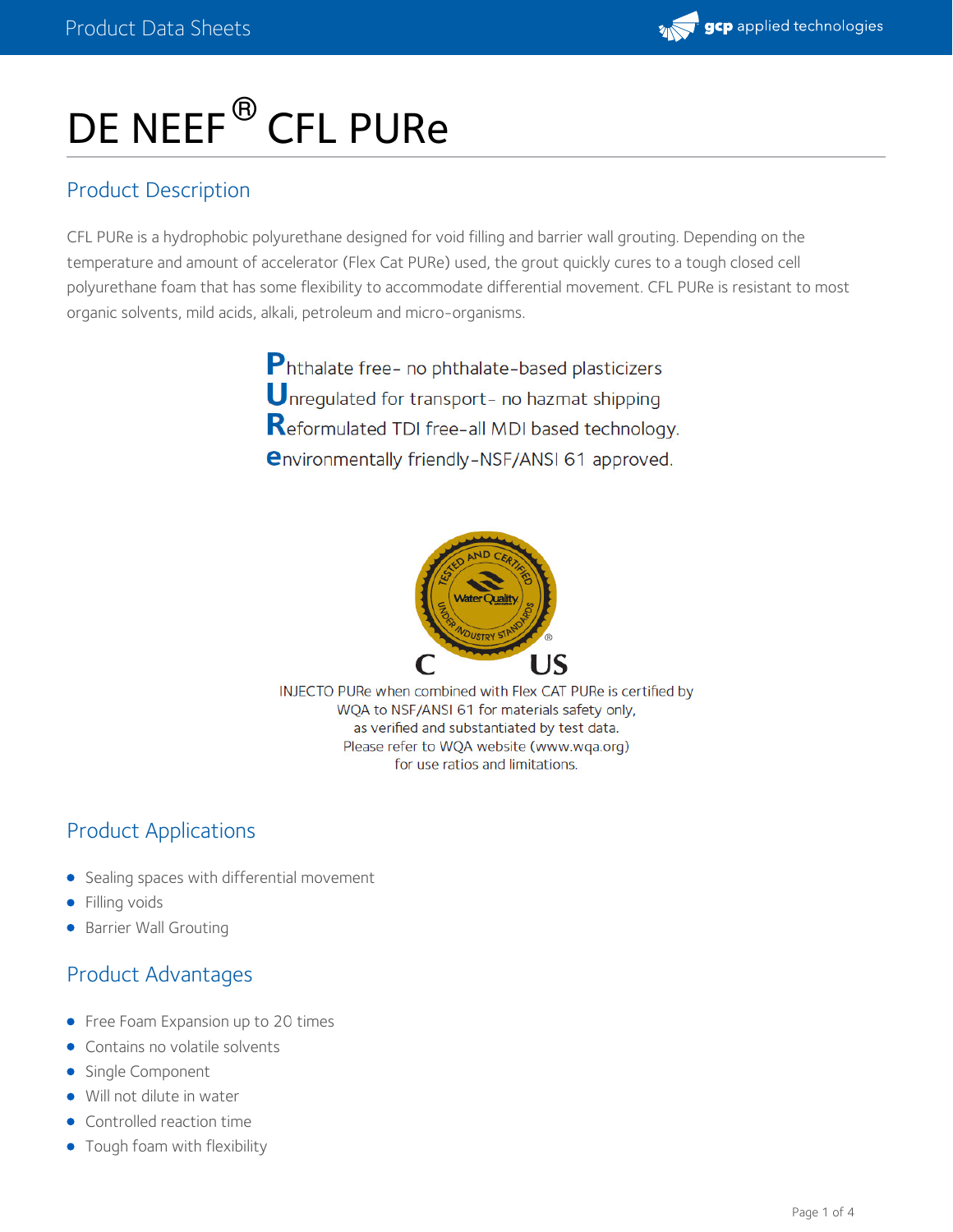

# Packaging & Handling

#### CFL PURe:

5 gallon metal pail 50 gallon metal drum

#### Flex Cat PURe:

25 fl. oz. in 1 qt. metal cans

CFL PURe is sealed under dry nitrogen because it is sensitive to moisture, and should be stored in original containers in a dry area. Storage temperature must be between 40°F and 90°F. Once the packaging has been opened, the useful life of the material is greatly reduced and should be used as soon as possible. Shelf life: 2 years.

#### Properties

| <b>CFL PURE RESIN</b> |                          |            |
|-----------------------|--------------------------|------------|
| Solids                | 100%                     | ASTM D2369 |
| Viscosity             | 350 cps at 77°F          | ASTM D2196 |
| Color                 | Brown liquid             |            |
| Density               | $1.08$ g/cm <sup>3</sup> | ASTM D4659 |
| Flashpoint            | 284°F                    | ASTM D93   |
| Corrosiveness         | Non-corrosive            |            |
|                       |                          |            |
| <b>FLEX CAT PURE</b>  |                          |            |
|                       |                          |            |
| Viscosity             | 15 cps at 77°F           | ASTM D2196 |
| Color                 | Pale yellow liquid       |            |
| Flashpoint            | 221°F                    | ASTM D93   |
|                       |                          |            |
| <b>CFL PURE CURED</b> |                          |            |
| Density confined      | $1.00$ g/cm <sup>3</sup> | ASTM D3574 |
| Density free          | 2 PDF                    | ASTM D3574 |
| Compressive strength  | 1377 psi                 | confined   |

# Installation Guidelines

Warning: CFL PURe must be used with Flex Cat PURe. Consult the Technical Data Sheets and SDS before using.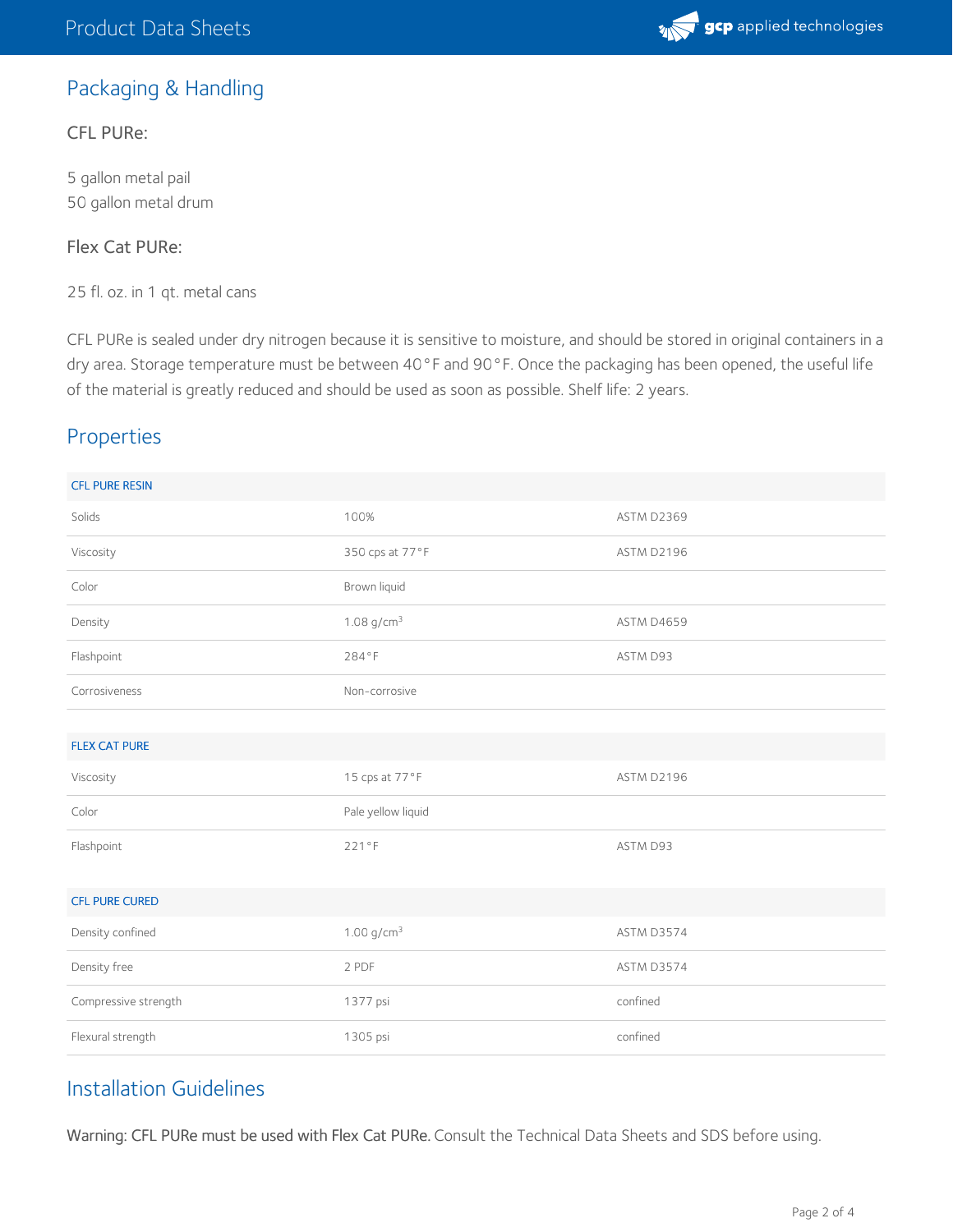

Installation Instructions: For detailed installation instructions refer to the DE NEEF $^\circledR$  technical bulletin for your application.

Catalyst: Shake catalyst can 2-3 minutes. Pour the desired amount of CFL PURe into a clean dry pail. Measure the appropriate amount of Flex Cat PURe (refer to the Reaction Times section of this data sheet for the desired set time) and pour it into the pail. Stir until adequately mixed. Exceeding the recommended amount of catalyst may adversely affect the reaction and quality of the cured foam.

Injection: During injection the grout will follow the path of least resistance. When the material has stopped penetrating it will continue to expand against the limits of the confined space and compress within itself, forming a dense, closed cell foam.

Extreme conditions: For application procedures in extreme temperatures and specific environments or equipment recommendations call the DE NEEF® Technical Service Department.

**Cleaning:** Clean all tools and equipment which have been in contact with the resin with DE NEEF® Washing Agent before resin has cured. Products should be disposed of according to local, state, and federal laws.

# Reaction Times

| Т    | % CAT          | <b>END REACTION</b> | <b>FOAM FACTOR</b> |
|------|----------------|---------------------|--------------------|
| 50°F |                | 7'50''              | 15V                |
|      | 3              | 3'50''              | 17V                |
| 68°F | $\overline{ }$ | 6'00"               | 17V                |
|      | 3              | 3'00''              | <b>19V</b>         |
| 86°F | $\overline{ }$ | 5'50''              | <b>18V</b>         |
|      | 3              | 2'30''              | <b>20V</b>         |

# Health and Safety

Always use protective clothing, gloves and goggles consistent with OSHA regulations. Avoid eye and skin contact. Do not ingest. Refer to SDS. For emergencies, call CHEMTREC 1-800-424-9300.

# Limitations

#### CFL PURe must be used with Flex Cat PURe.

Low temperatures will significantly affect viscosity. If site temperatures are extremely low, heat bands or heated water baths may be used on the pails before and during installation to maintain the product's temperature. Avoid splashing water into open containers, as the material is water activated. Avoid exceeding 90°F when warming.

CAUTION: pH NOTICE. Water used to activate PURe Grouts must be in the pH range of 3-10 for optimum foam quality.